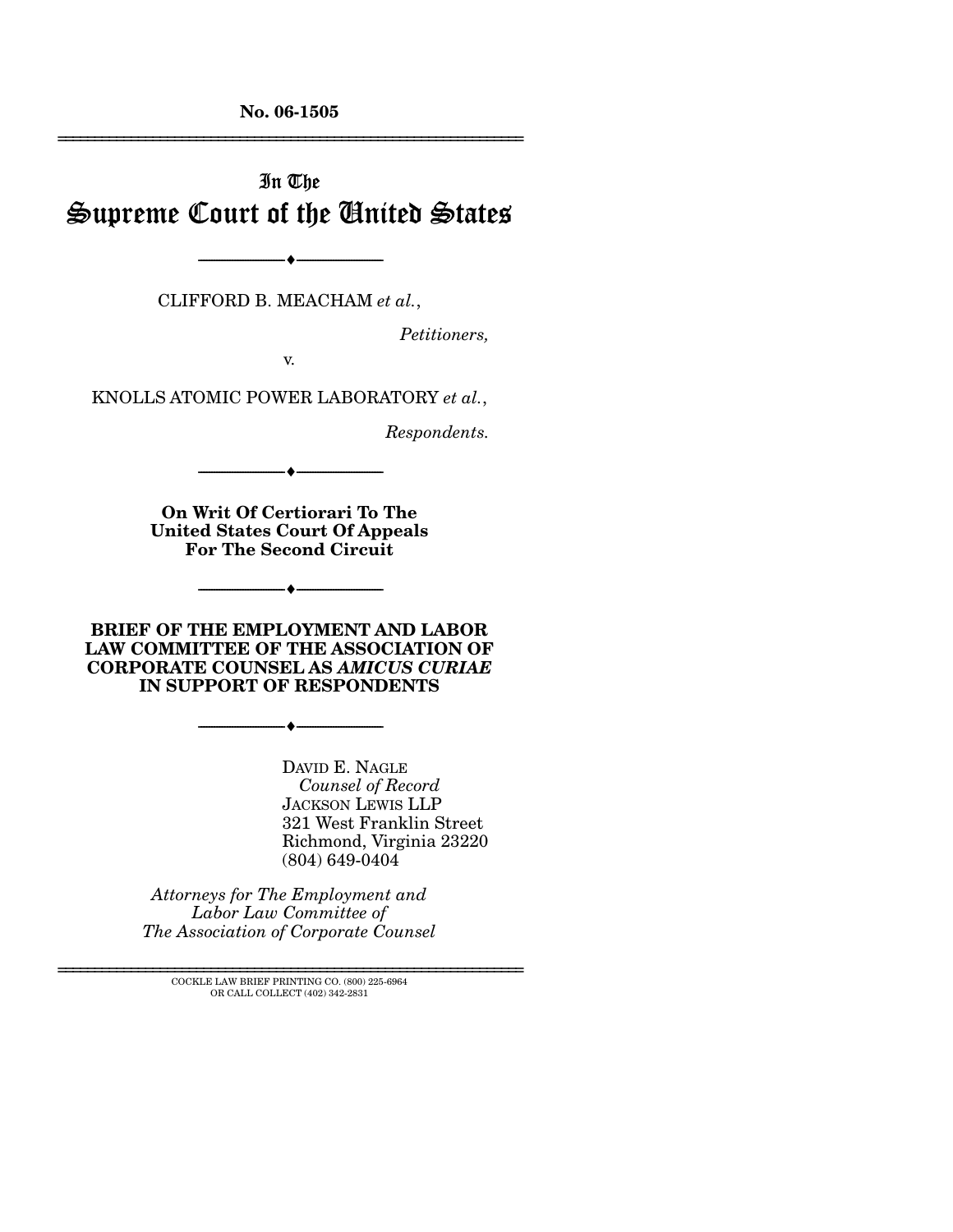### **CORPORATE DISCLOSURE STATEMENT**

 The Association of Corporate Counsel is a nonprofit corporation that has no parent corporation and no shareholders. The Employment and Labor Law Committee of The Association of Corporate Counsel is made up exclusively of individuals who are members of The Association of Corporate Counsel.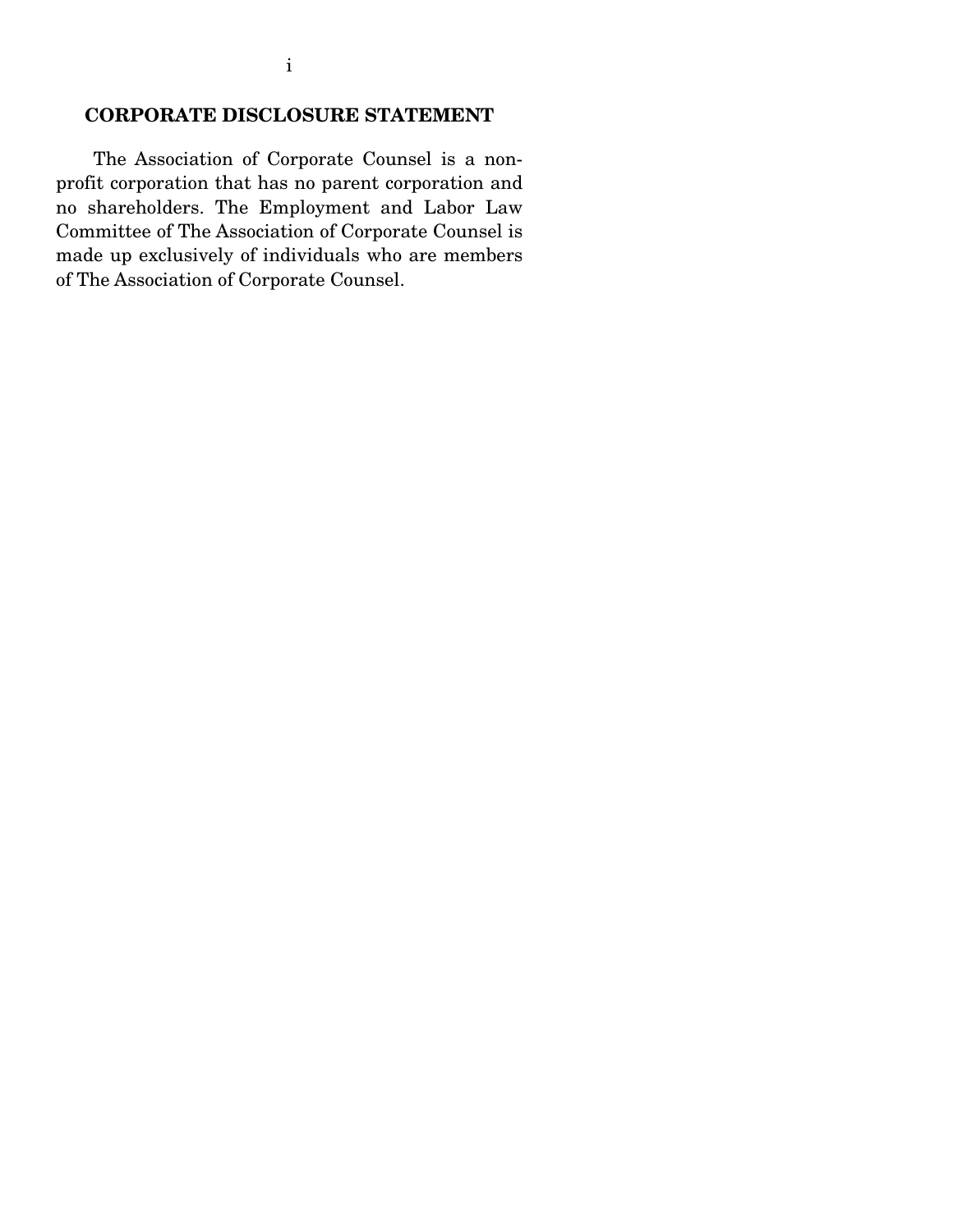# TABLE OF CONTENTS

# Page

| CORPORATE DISCLOSURE STATEMENT                                                                                                      | $\mathbf{i}$           |
|-------------------------------------------------------------------------------------------------------------------------------------|------------------------|
|                                                                                                                                     | 11                     |
|                                                                                                                                     | iii                    |
| INTEREST OF THE AMICUS CURIAE                                                                                                       | 1                      |
| SUMMARY OF ARGUMENT                                                                                                                 | $\overline{2}$         |
|                                                                                                                                     | 4                      |
| THE SECOND CIRCUIT'S ANALYSIS IS COR-<br>RECT AND THE JUDGMENT BELOW<br>SHOULD BE AFFIRMED                                          | $\boldsymbol{\Lambda}$ |
| A. The Second Circuit Correctly Placed Upon<br>the Employee the Burden of Proving That<br>the Employer's Justification Is Unreason- | 4                      |
| $\mathbf{B}$<br>The Tests Which Are Advocated by the<br>Petitioners and the Government Are                                          | 6                      |
|                                                                                                                                     | 16                     |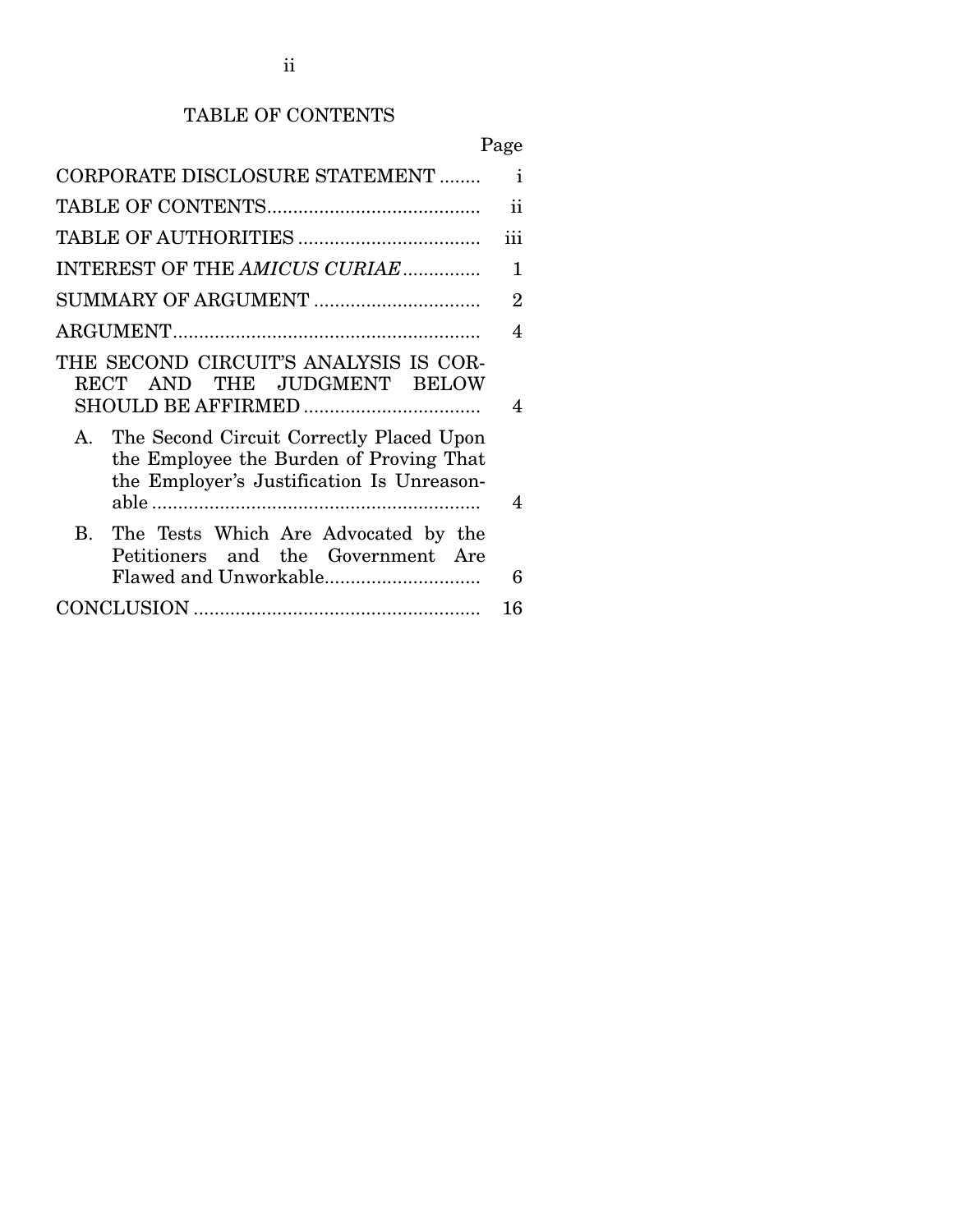## TABLE OF AUTHORITIES

## Page

### CASES:

CONSTITUTION, STATUTES AND REGULATIONS:

Age Discrimination in Employment Act............*passim*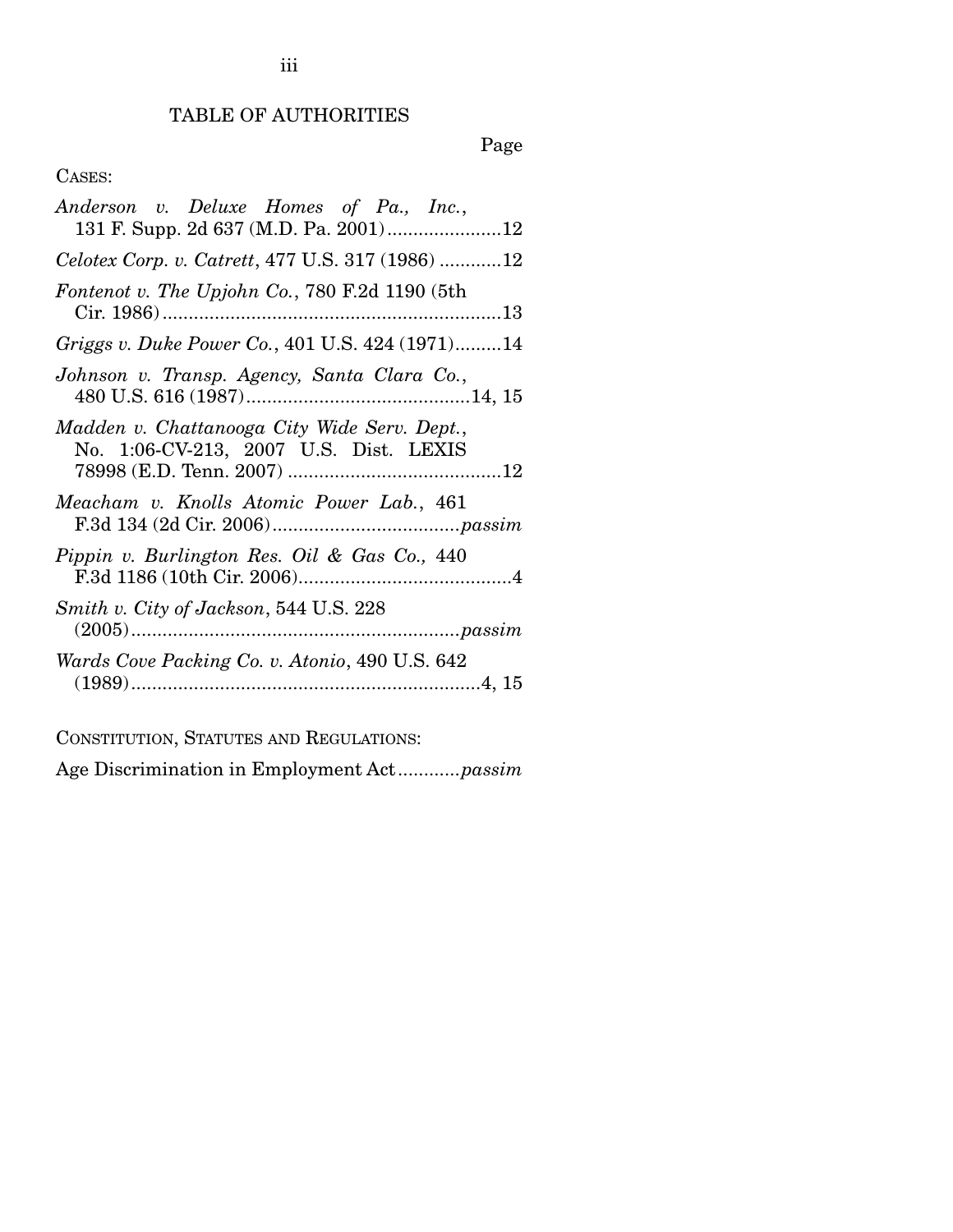## TABLE OF AUTHORITIES – Continued

Page

## OTHER:

| Aida M. Alaka, Corporate Reorganizations, Job<br>Layoffs and Age Discrimination, 70 Alb. L.                                                                                     |  |
|---------------------------------------------------------------------------------------------------------------------------------------------------------------------------------|--|
| Allan G. King, Statistics as a Guide to RIF<br>Selections: Caveat Emptor, 20 Lab. Law. 79                                                                                       |  |
| B. Schlei & P. Grossman, <i>Employment Dis-</i><br><i>crimination Law</i> 91 (2d ed. 1983)14                                                                                    |  |
| Mitra Toossi, Labor Force Projections to 2014:<br><i>Retiring Boomers</i> , Monthly Lab. Rev., Nov.                                                                             |  |
| Mitra Toossi, Labor Force Projections to 2012:<br>The Graying of the U.S. Workforce, Monthly                                                                                    |  |
| Kelli A. Webb, Learning How to Stand On Its<br>Own: Will the Supreme Court's Attempt to<br>Distinguish the ADEA from Title VII Save<br>Employers from Increased Litigation?, 66 |  |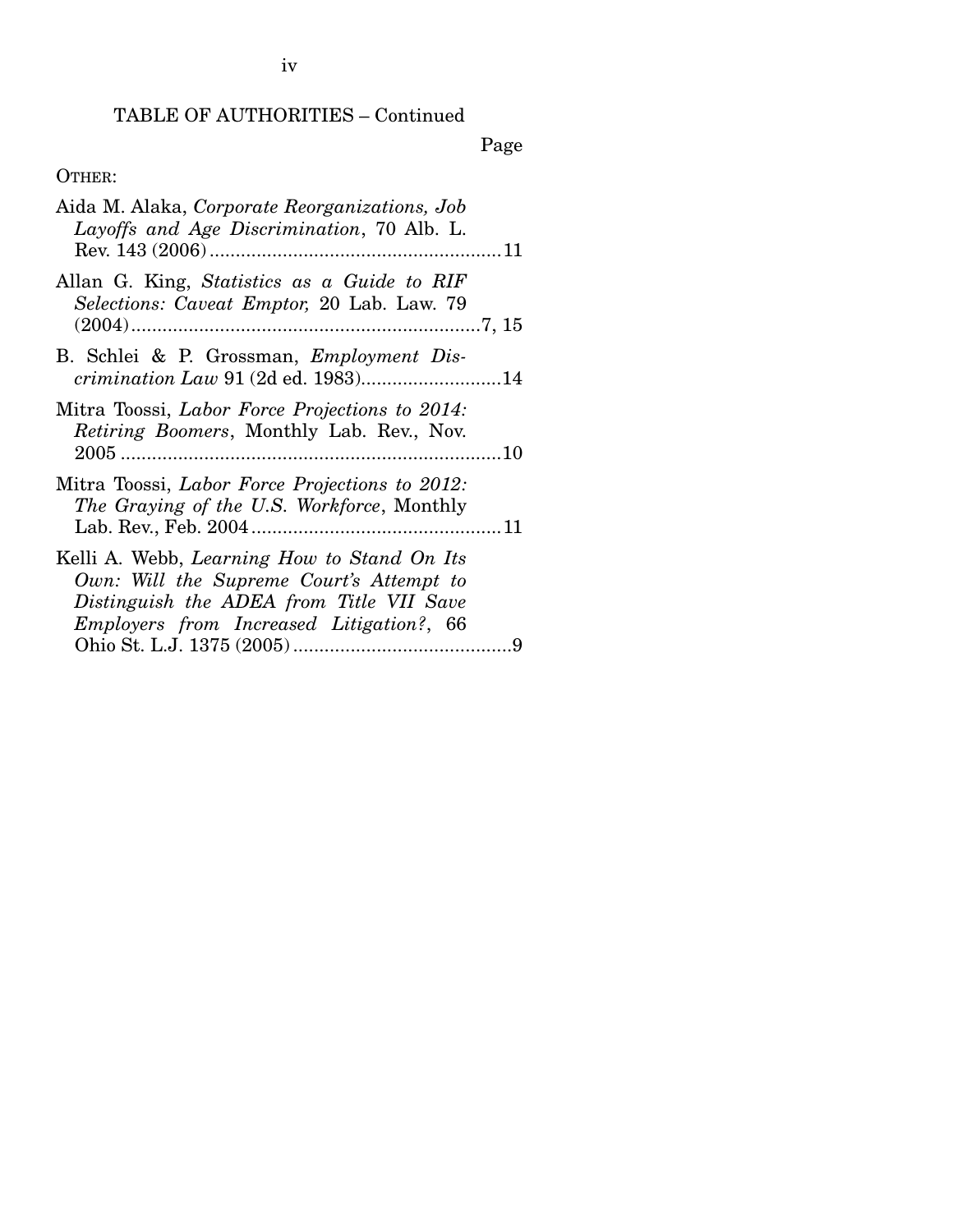#### **INTEREST OF THE** *AMICUS CURIAE*<sup>1</sup>

 The Association of Corporate Counsel ("ACC") is the in-house bar association, serving the professional needs of attorneys who practice in the legal departments of corporations and other private sector organizations worldwide. Since its founding in 1982, the ACC has grown to include more than 23,000 individual in-house counsel members who work in more than 9,000 business entities worldwide. In the United States, ACC members are at work in every one of the Fortune 100 companies.

 One of the primary missions of the ACC is to act as the voice of the in-house bar on matters of concern to corporate legal departments, and matters implicating the ability of its members to fulfill their functions as legal counselors to their corporate clients.

 The Employment and Labor Law Committee of The Association of Corporate Counsel ("the Committee") is one of the Association's largest committees, with over 5,000 attorney members. Most of those who are members of the Committee function as in-house counsel on workplace law issues, advising employers with respect to employment litigation and counseling with respect to personnel actions.

<sup>&</sup>lt;sup>1</sup> The parties have consented to the filing of this brief. No counsel for a party authored this brief in whole or in part, and no counsel or party made a monetary contribution intended to fund the preparation or submission of this brief. No person or entity other than The Association of Corporate Counsel, its members, and its counsel, made such a monetary contribution.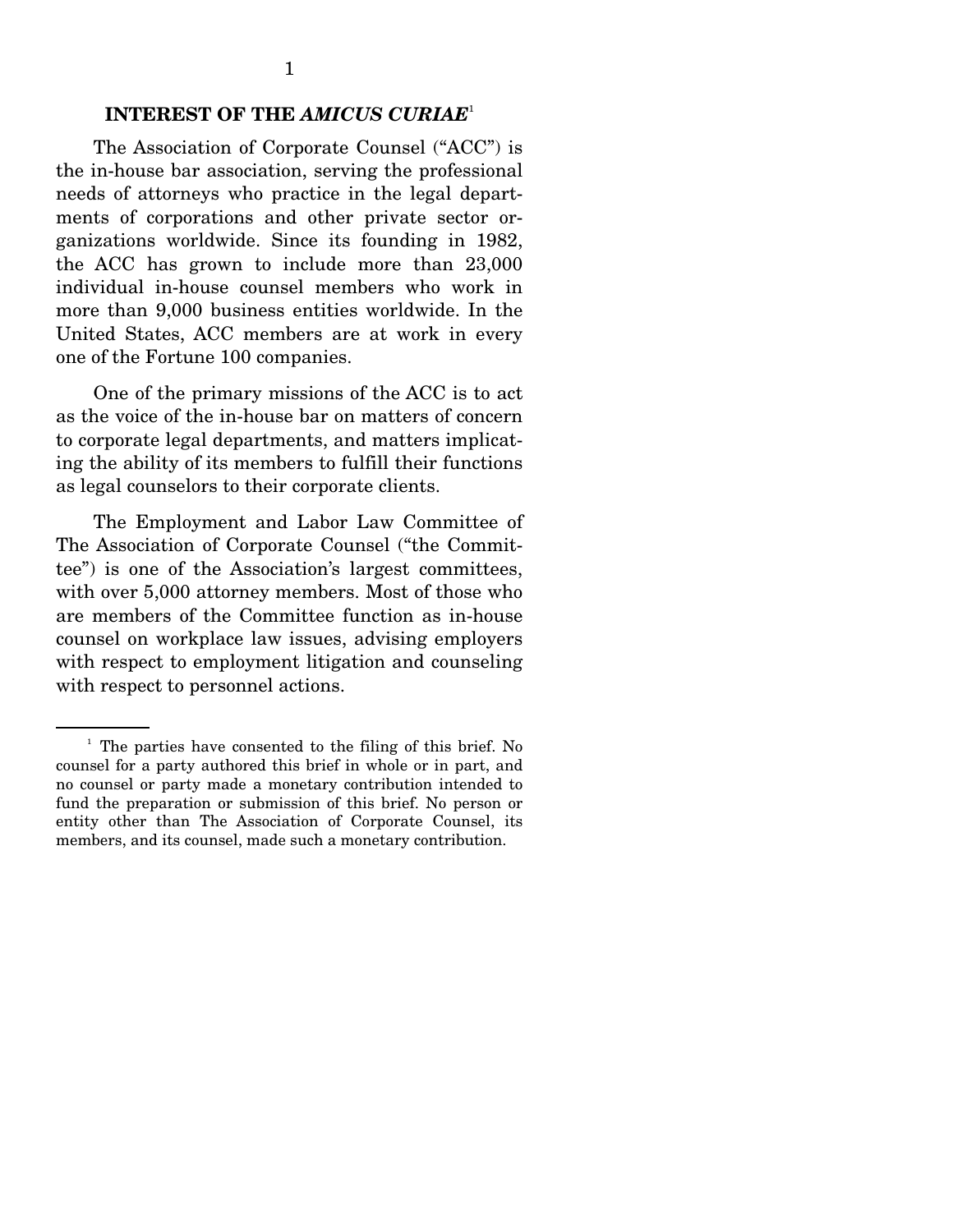The Employment and Labor Law Committee of The Association of Corporate Counsel ("the Committee") believes that the Second Circuit was correct in concluding that an employee alleging disparate impact discrimination under the Age Discrimination in Employment Act ("the ADEA") bears the burden of proving that the employer's justification for the challenged employment action is unreasonable. The Committee concurs with the argument advanced by the Respondents.

 The Committee believes that the alternative formulations of the test, as advanced by Petitioners and the government, are flawed and unworkable. As this Court held in *Smith v. City of Jackson*, 544 U.S. 228 (2005) the "business necessity" test is not applicable in an ADEA disparate impact case; rather, the appropriate test is that of "reasonableness." An employer is not liable for disparate impact discrimination under the ADEA so long as the employer's actions, taken in reliance upon reasonable factors other than age, constituted a reasonable means to achieve the employer's legitimate business objectives. Once the employer has satisfied the burden of producing evidence of a legitimate business justification for its action, the employee must ultimately be the one with the burden to persuade the factfinder that the employer's asserted basis for the neutral policy is unreasonable.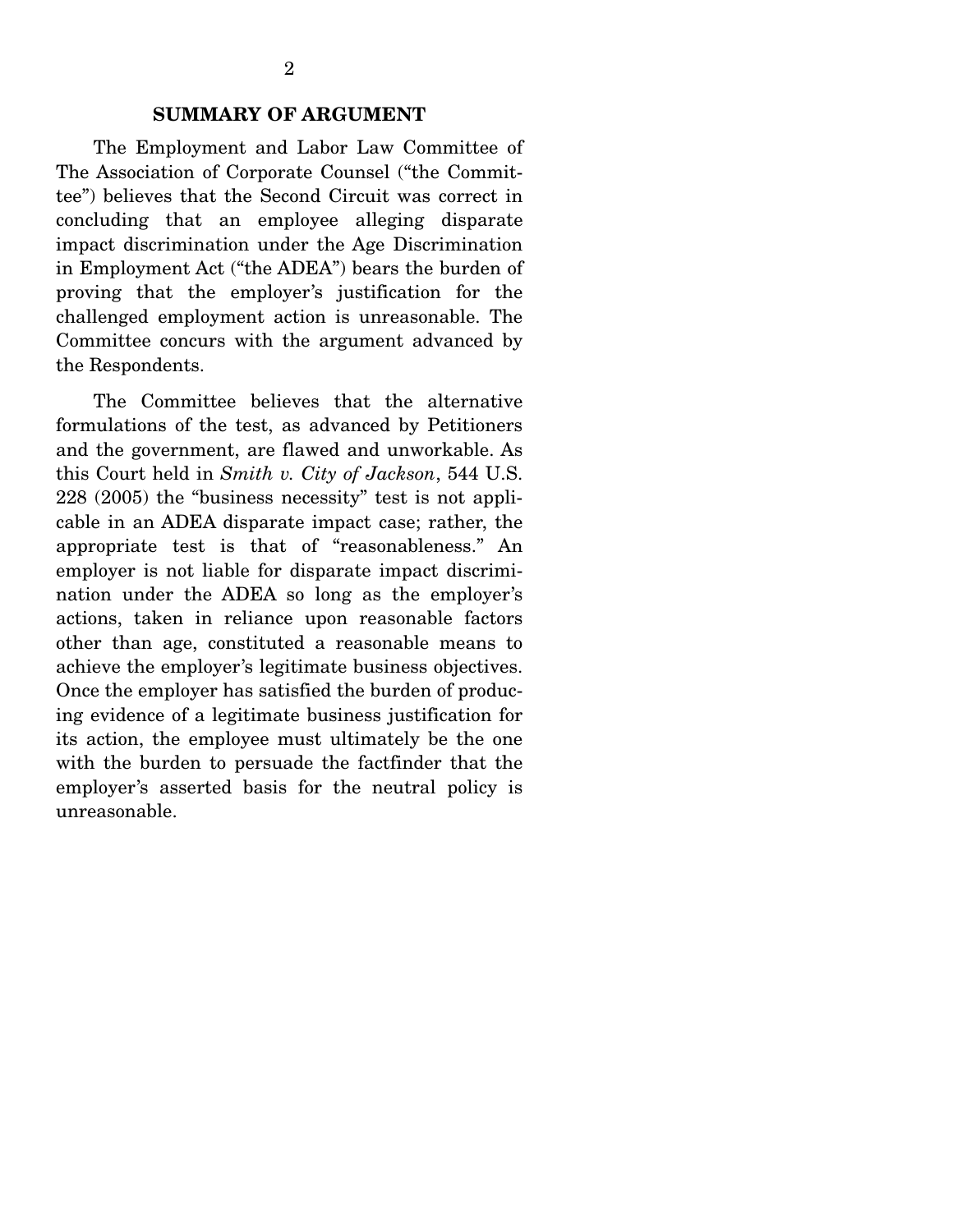The Committee believes that adoption of the test advanced by Petitioners, or that advanced by the government, will encourage disparate impact claims and litigation where *any* statistical evidence may support a disparate impact claim of age discrimination. Treating the "reasonable factors other than age" as an affirmative defense on which the employer has the burden of proof would render it vastly more difficult for courts to identify and dispose of meritless cases through summary judgment. As every hour of litigation is costly both to the parties and the taxpayers, this expense should not be incurred needlessly. Indeed, despite the express recognition by Congress in the ADEA that actions taken on the basis of "reasonable factors other than age" are not unlawful, if required to prove the reasonableness of their personnel actions affirmatively, employers will likely be discouraged from engaging in a thoughtful analytical process like that utilized by Respondent, when called upon to make difficult personnel decisions affecting groups of employees, such as the selection of those to be affected by a reduction-in-force. In the interests of reducing the risk of litigation and attendant costs, employers may be motivated to permit a statistical analysis to determine the selection process, thus having the unintended consequence of *making* age a factor in personnel decisions in order to reduce the risk of litigation under a statute purporting to prohibit consideration of that very factor.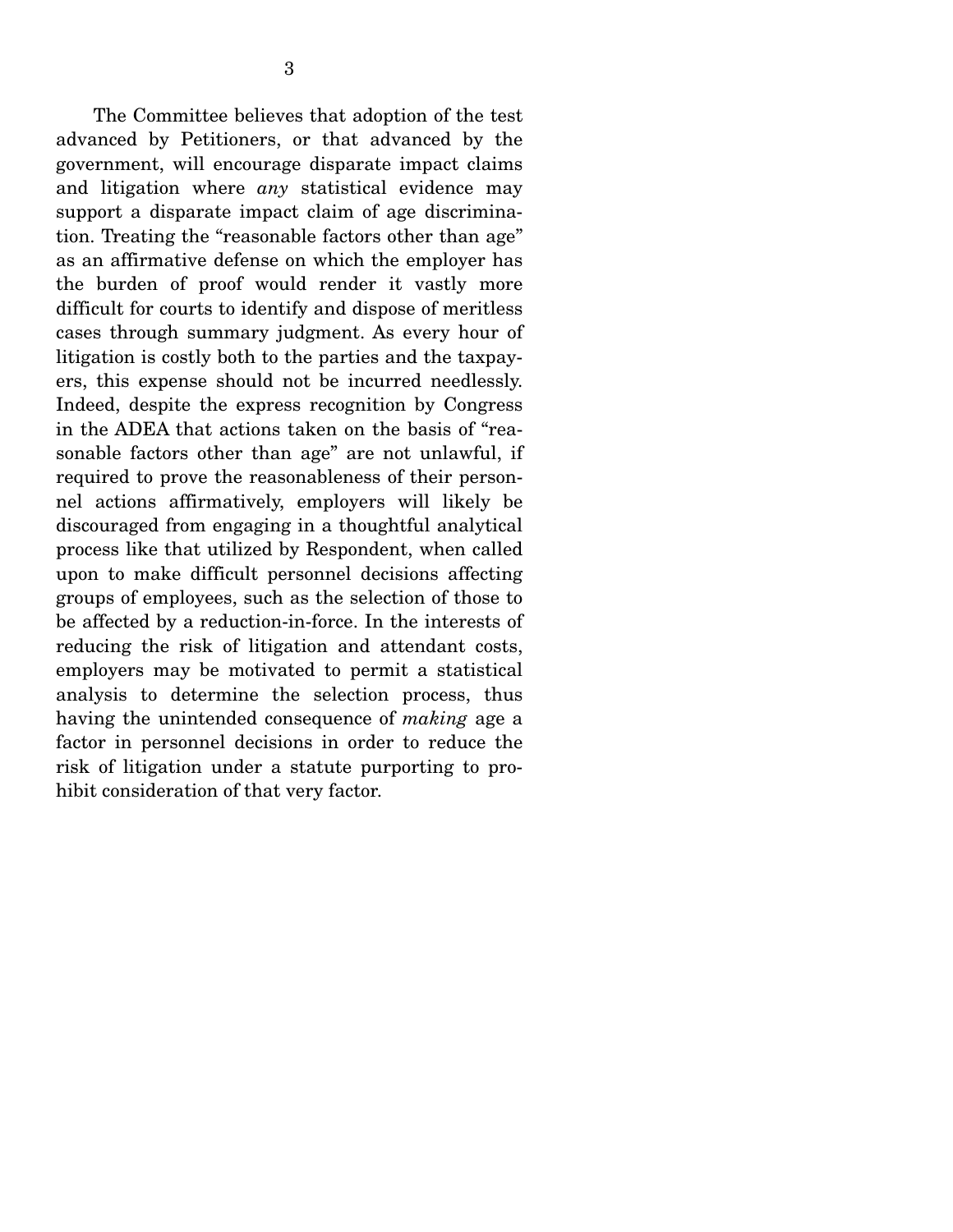#### **ARGUMENT**

#### **THE SECOND CIRCUIT'S ANALYSIS IS CORRECT AND THE JUDGMENT BELOW SHOULD BE AFFIRMED**

#### **A. The Second Circuit Correctly Placed Upon the Employee the Burden of Proving That the Employer's Justification Is Unreasonable.**

The Second Circuit stated:

First, we consider who bears the burden of persuasion with respect to the "reasonableness" of the employer's proffered business justification under the ADEA disparateimpact framework. The best reading of the text of the ADEA – in light of *City of Jackson* and *Wards Cove* – is that the plaintiff bears the burden of persuading the factfinder that the employer's justification is unreasonable. *See Pippin v. Burlington Res. Oil & Gas Co*., 440 F.3d 1186, 1200 (10th Cir. 2006) (holding that under City of Jackson, once employer has satisfied burden of producing evidence of legitimate business justification, to prevail "employee must ultimately persuade the factfinder that the employer's asserted basis for the neutral policy is unreasonable").

*Meacham v. Knolls Atomic Power Lab.,* 461 F.3d 134, 141 (2d Cir. 2006).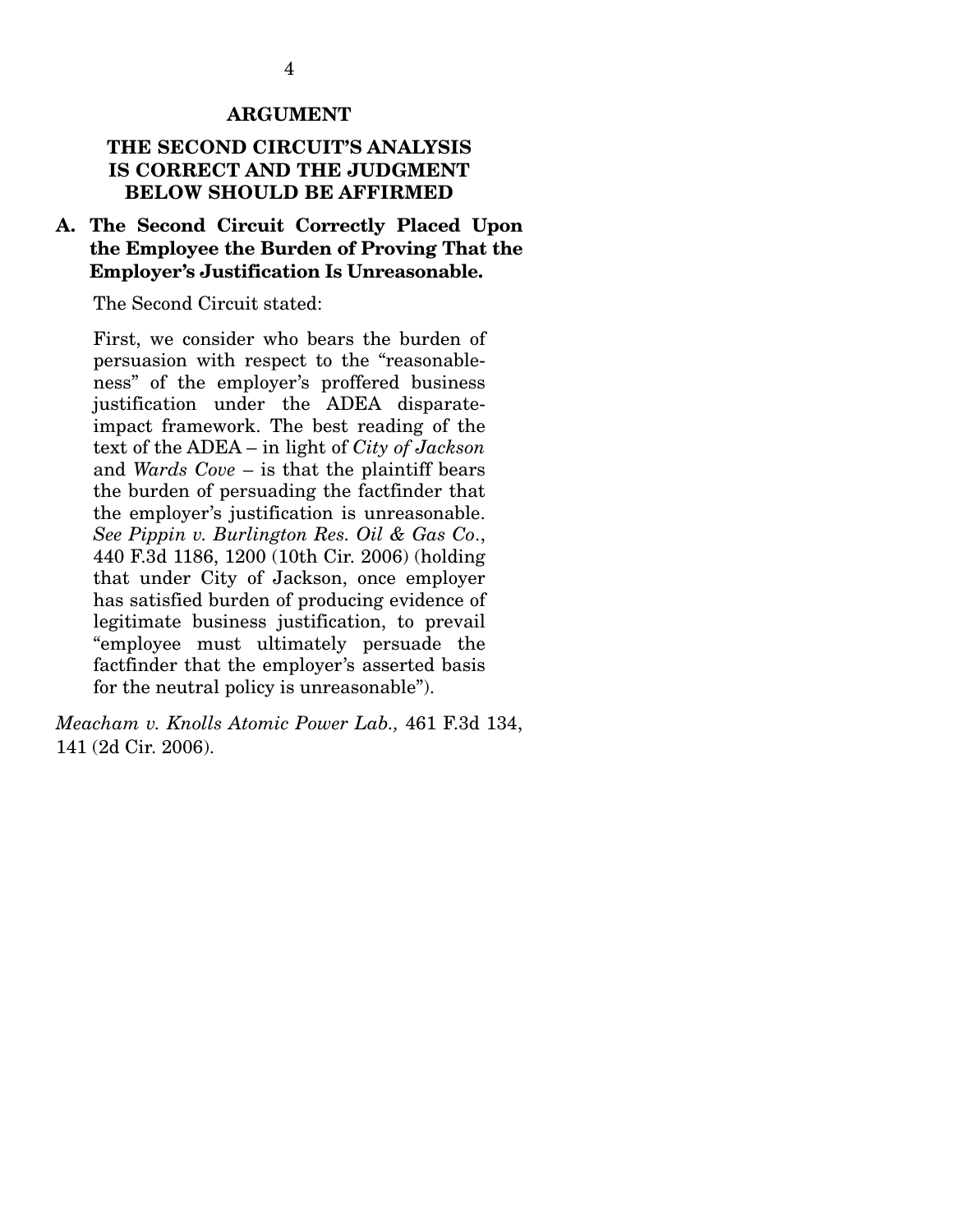In reaching this conclusion, the Court identified several factors, but emphasized one:

*City of Jackson* reasoned that the "narrower" scope of disparate-impact liability under the ADEA (as compared with Title VII) is justified because "age, unlike race or other classifications protected by Title VII, not uncommonly has relevance to an individual's capacity to engage in certain types of employment," and that as a result, "certain employment criteria that are routinely used may be reasonable despite their adverse impact on older workers as a group." *City of Jackson*, 544 U.S. at 240-41. *It would seem redundant to place on an employer the burden of demonstrating that routine and otherwise unexceptionable employment criteria are reasonable. . . . [Therefore, an ADEA plaintiff cannot] prevail on a showing of disparate impact based on a factor that correlates with age without also demonstrating that the factor is unreasonable.* 

*Meacham*, 461 F.3d at 142-43 (emphasis added).

 The Committee believes that the Second Circuit's analysis is correct, and should be affirmed. The Committee concurs with the arguments which have been advanced by the Respondents in Argument section I.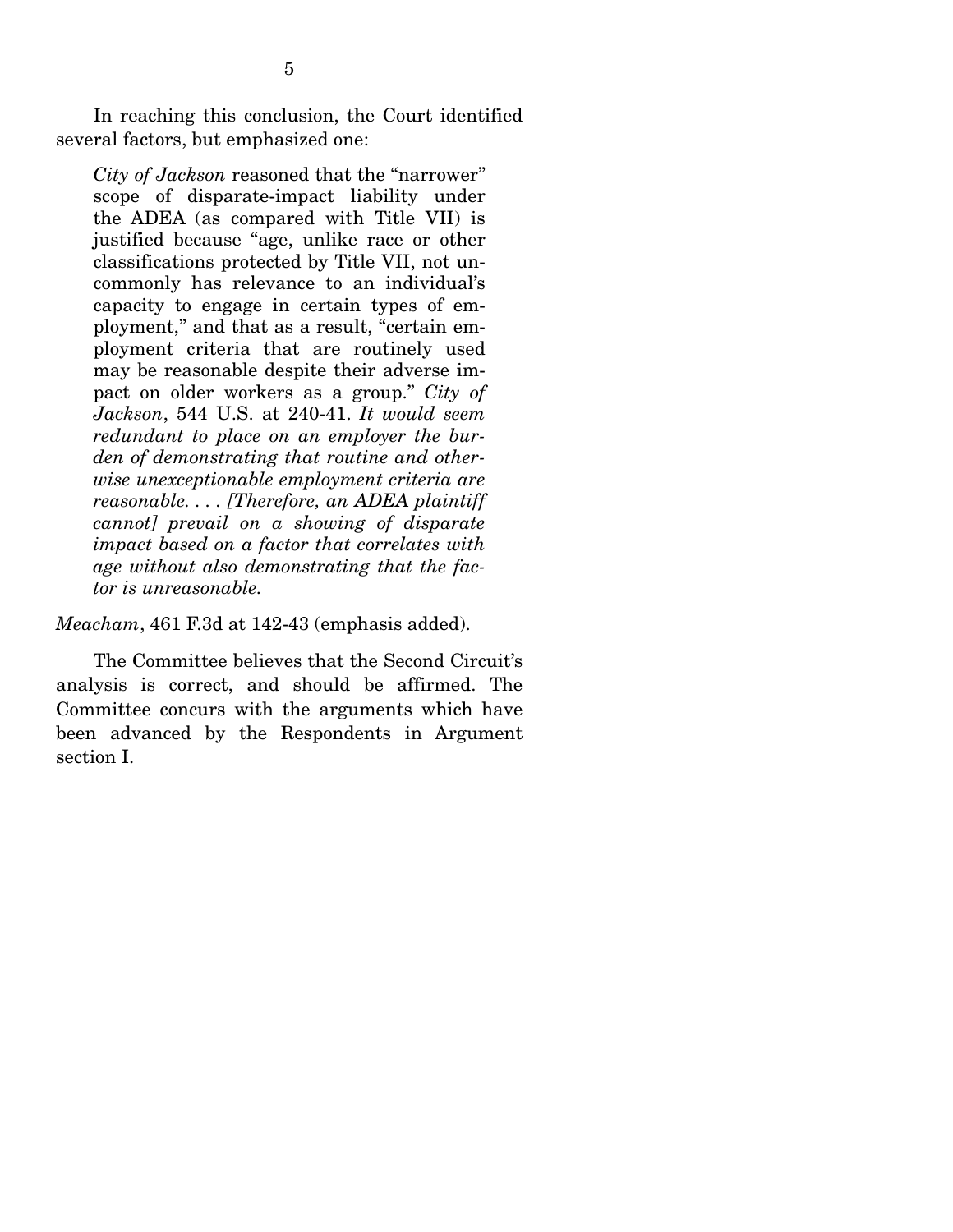### **B. The Tests Which Are Advocated by the Petitioners and the Government Are Flawed and Unworkable.**

 In addition to being legally flawed for the reasons stated by Respondents in their brief, the position advanced by the Petitioner should be rejected by this Court because it would give undue weight to statistical age disparities created by legitimate business decisions and would prevent the early judicial resolution of meritless claims. Great care must be exercised in the weight that is given to statistical analyses conducted with respect to a reduction in force (RIF). A cautious employer may analyze projected RIF selections for evidence of adverse impact in order to evaluate whether there is or may be a pattern of selections which might support a statistical case of discrimination. However, as several commentators have observed, there are considerable risks in performing such an analysis and the results of even a wellplanned statistical study may raise questions to which there are no easy answers.

#### As one commentator observed:

 The ideal case occurs if the statistical report card contains only passing grades (*i.e.*, no statistically significant disparities appear that are adverse to any protected group). In that happy but unlikely case, an employer may proceed in the knowledge that it has in hand powerful evidence of a nondiscriminatory motive. The fortunate employer can testify that it recognized that even neutral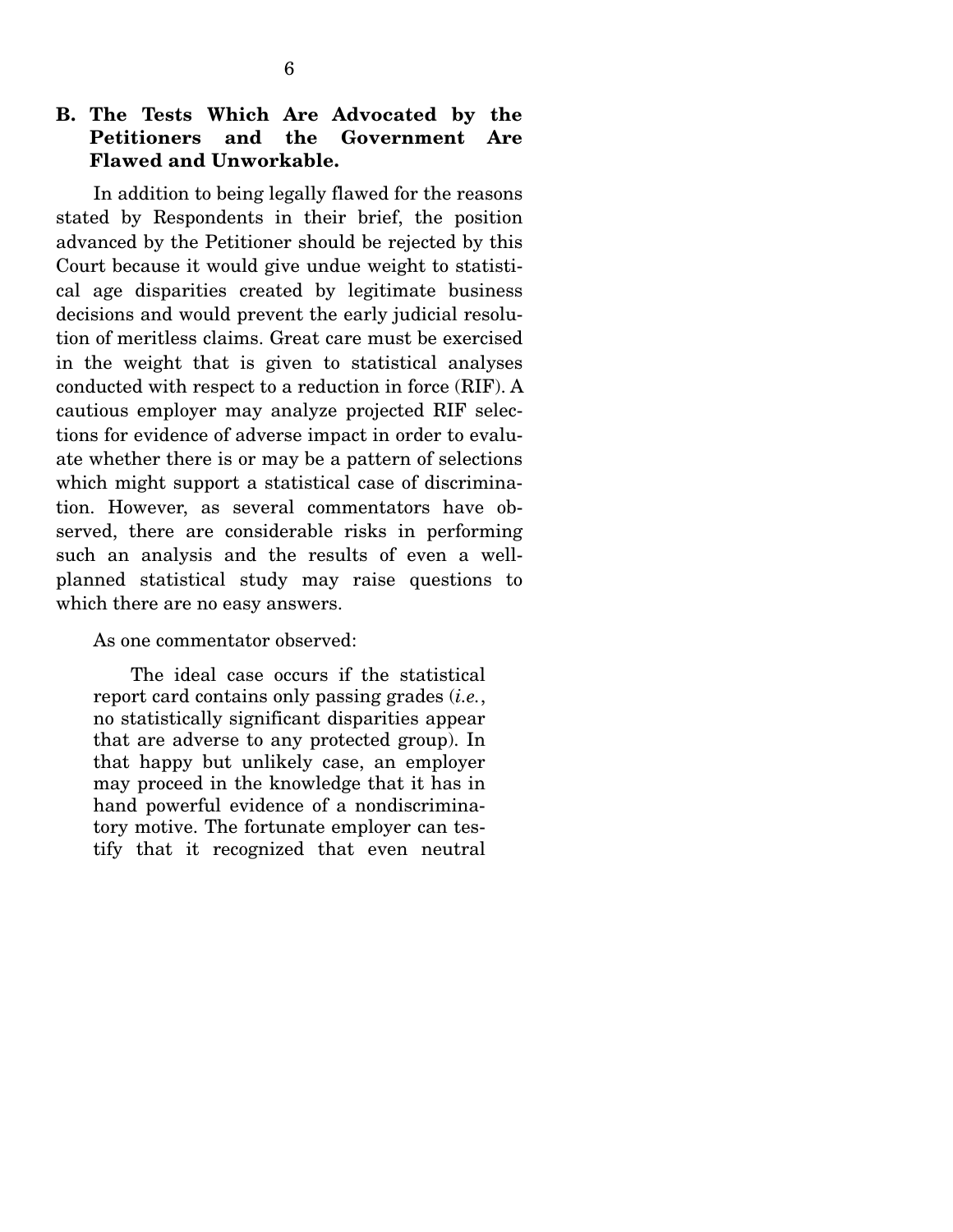decision making can adversely affect one or more protected groups; that it has carefully considered that issue, perhaps with the assistance of a highly qualified expert, and that it implemented the RIF only after it determined there was no adverse impact against any protected group.

 The reality is that such a result is the equivalent of winning the "RIF lottery" – so rare that no employer planning a large RIF can bank on this outcome. Rather, a contrary result is far more likely: the employer's initial RIF selections will adversely affect, statistically speaking, some protected group at some level of its organization. . . . [E]mployers generally cannot "reverse engineer" a large-scale RIF. That is, it usually will not be possible, and it undoubtedly is unlawful, first to create a demographic profile of a "balanced" RIF and then to select employees according to their demographic characteristics. Legal considerations aside, there simply are too many permutations when a company's organizational structure (*i.e.*, its divisions, plants, departments, and job classifications) is combined with the various protected classifications (*e.g.*, race, gender, ethnicity, etc.) to prescribe RIF selections that produce no statistical imbalances.

Allan G. King, *Statistics as a Guide to RIF Selections: Caveat Emptor,* 20 Lab. Law. 79, 80-81 (2004).

 Recognizing the inference that arises from statistical evidence of a disparate impact created by a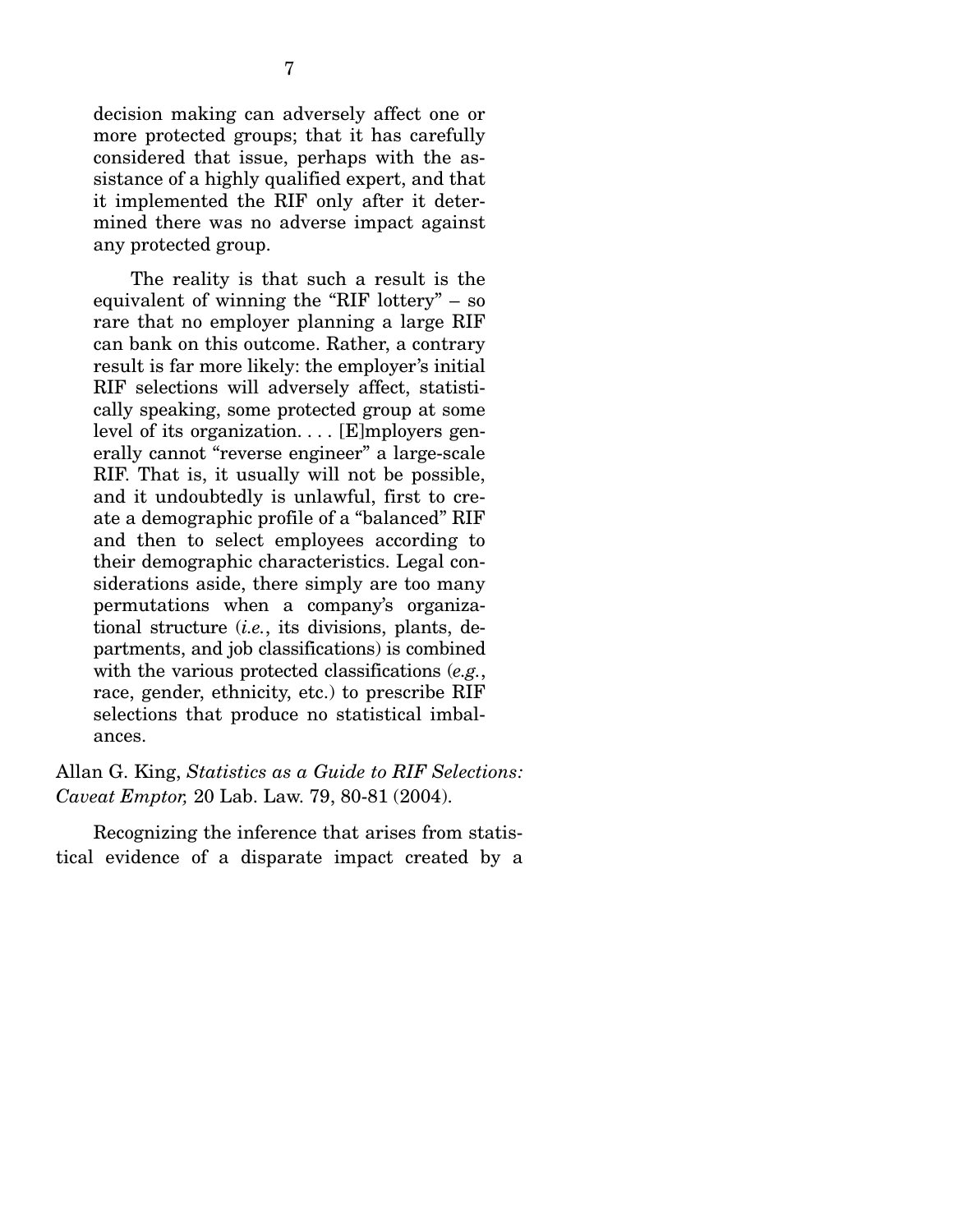challenged employment practice, another commentator observed:

 If the plaintiff can establish the prima facie case, employer-defendants are then forced to defend the RIF in court. The use of statistics is a circumstantial method of proof that the employer intended to discriminate in the RIF. Statistics that open the door may be available in a wide variety of cases because so many factors, on which many RIFs are routinely based, are associated with age. Consider, for example, the correlation of age with pension, benefits, and salary. The high costs associated with these factors are often motivating forces in designing a RIF. While each of these factors is considered a reasonable factor other than age, statistical data alone are sufficient information to begin a claim and force the employer to defend its action. Such data are particularly the type of information that discharged employees could request because a RIF based on these considerations would indicate that the action had a disparate impact on older employees.

 Thus, an employer, looking at statistical information that indicates that the planned RIF may have an adverse impact on older employees, may consider revising the RIF to avoid the possible legal challenge. However, employers may face additional problems in revising the RIF. The employees who traditionally have received the protections of the ADEA are older white males. In shifting the RIF to reduce the impact on workers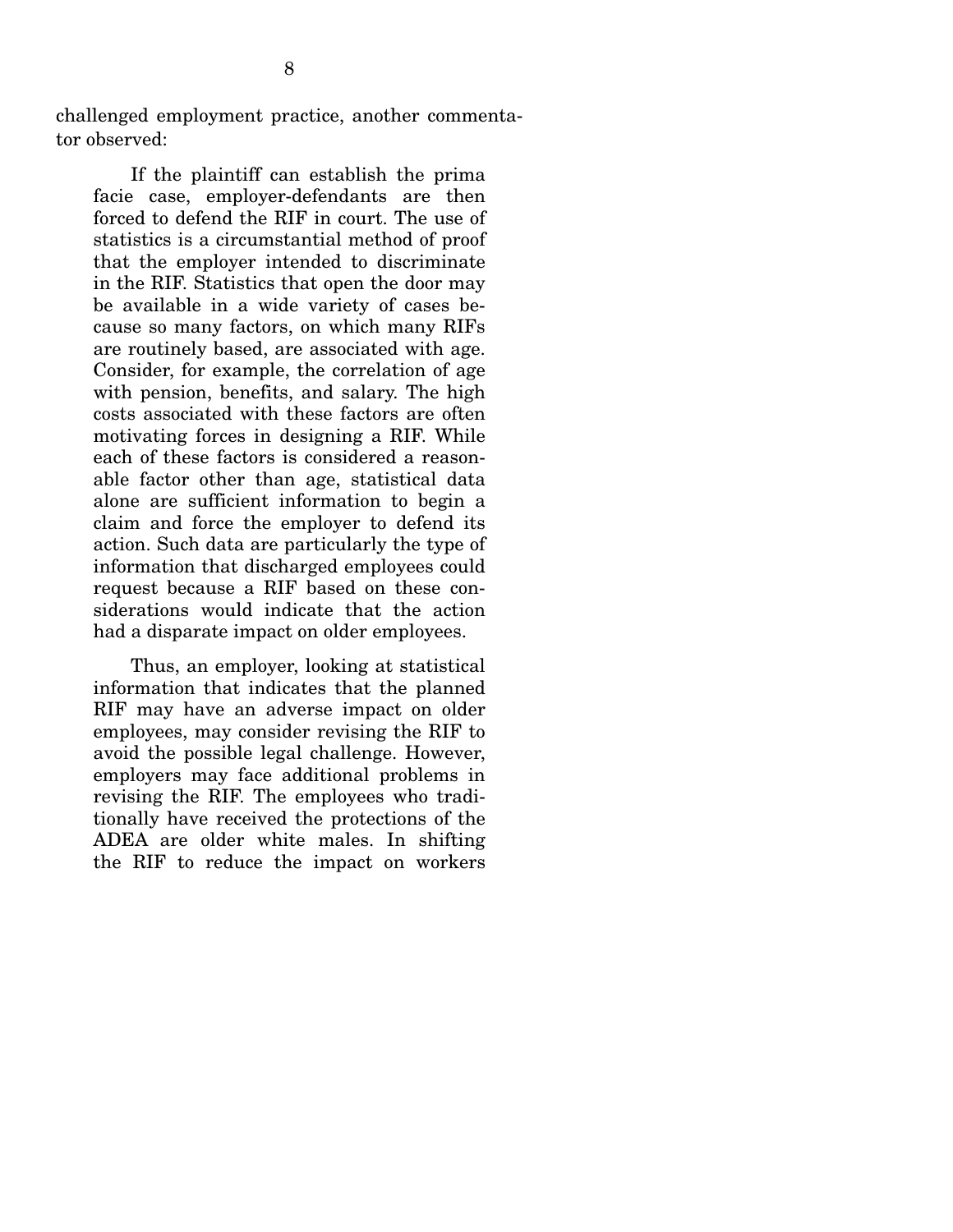protected by the ADEA, the RIF is likely to fall more harshly upon workers who have entered the workforce within the last twenty years. Among the fastest growing groups entering the workforce over the last few years are women and minorities. Women and minorities have always been protected by Title VII and continue to have a disparate impact cause of action available in their legal arsenal. Thus, an attempt to redesign a RIF in order to avoid an ADEA disparate impact claim may shift the burden to females and minorities, who then may have a legal cause for a Title VII disparate impact claim. This is consistent with the fact that the group provided the greatest protection by the ADEA is Caucasian, white-collar males. Once again, the employer is forced to defend its actions in court.

Kelli A. Webb, *Learning How to Stand On Its Own: Will the Supreme Court's Attempt to Distinguish the ADEA from Title VII Save Employers from Increased Litigation?,* 66 Ohio St. L.J. 1375, 1407-08 (2005).

As this Court recognized in *City of Jackson,*

Congress' decision to limit the coverage of the ADEA by including the RFOA provision is consistent with the fact that age, unlike race or other classifications protected by Title VII, not uncommonly has relevance to an individual's capacity to engage in certain types of employment . . . Thus, it is not surprising that certain employment criteria that are routinely used may be reasonable despite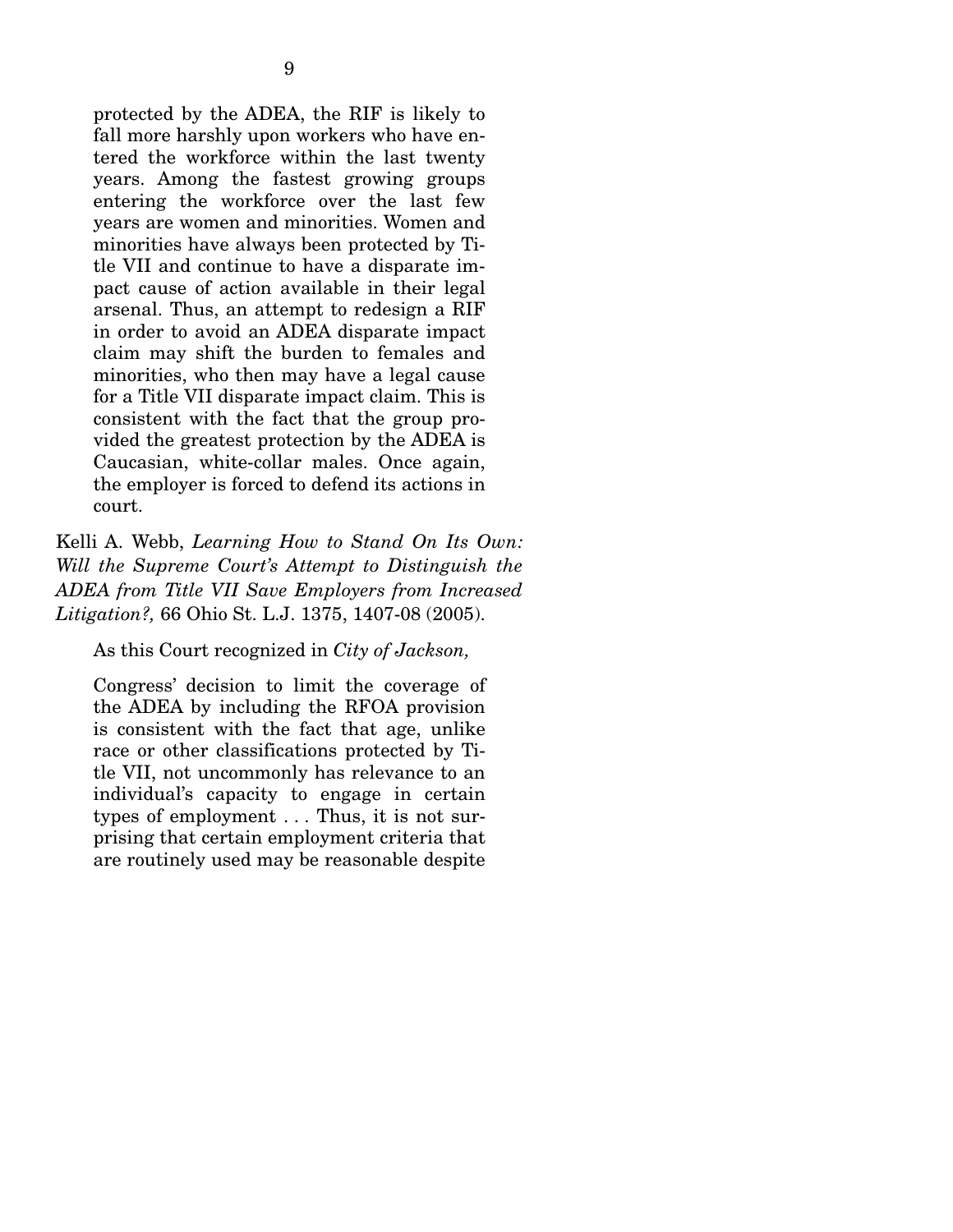their adverse impact on older workers as a group. Moreover, intentional discrimination on the basis of age has not occurred at the same levels as discrimination against those protected by Title VII. While the ADEA reflects Congress' intent to give older workers employment opportunities whenever possible, the RFOA provision reflects this historical difference.

*City of Jackson,* 544 U.S. at 240-41. As such, the existence of statistical disparities as to age should be treated in a manner consistent with the Congressional recognition that a lower threshold is applicable to an employer's justification of its nondiscriminatory actions than that which is applicable in Title VII cases.

 The risk of litigation involving disparate impact claims that are based upon statistical evidence which may have little probative value is of great concern to employers, and the likelihood that a personnel action will reflect a disparate impact associated with age is increasing. The Department of Labor's Bureau of Labor Statistics (BLS) forecast a 10 percent overall increase in the civilian labor force between 2004 and 2014, but during the same period of time, the BLS predicts that the number of workers aged fifty-five and older will increase by over 49% – almost five times the overall growth rate. Mitra Toossi, *Labor Force Projections to 2014: Retiring Boomers,* Monthly Lab. Rev., Nov. 2005, at 25, 26 tbl. 1.1, *cited in*  Aida M. Alaka, *Corporate Reorganizations, Job*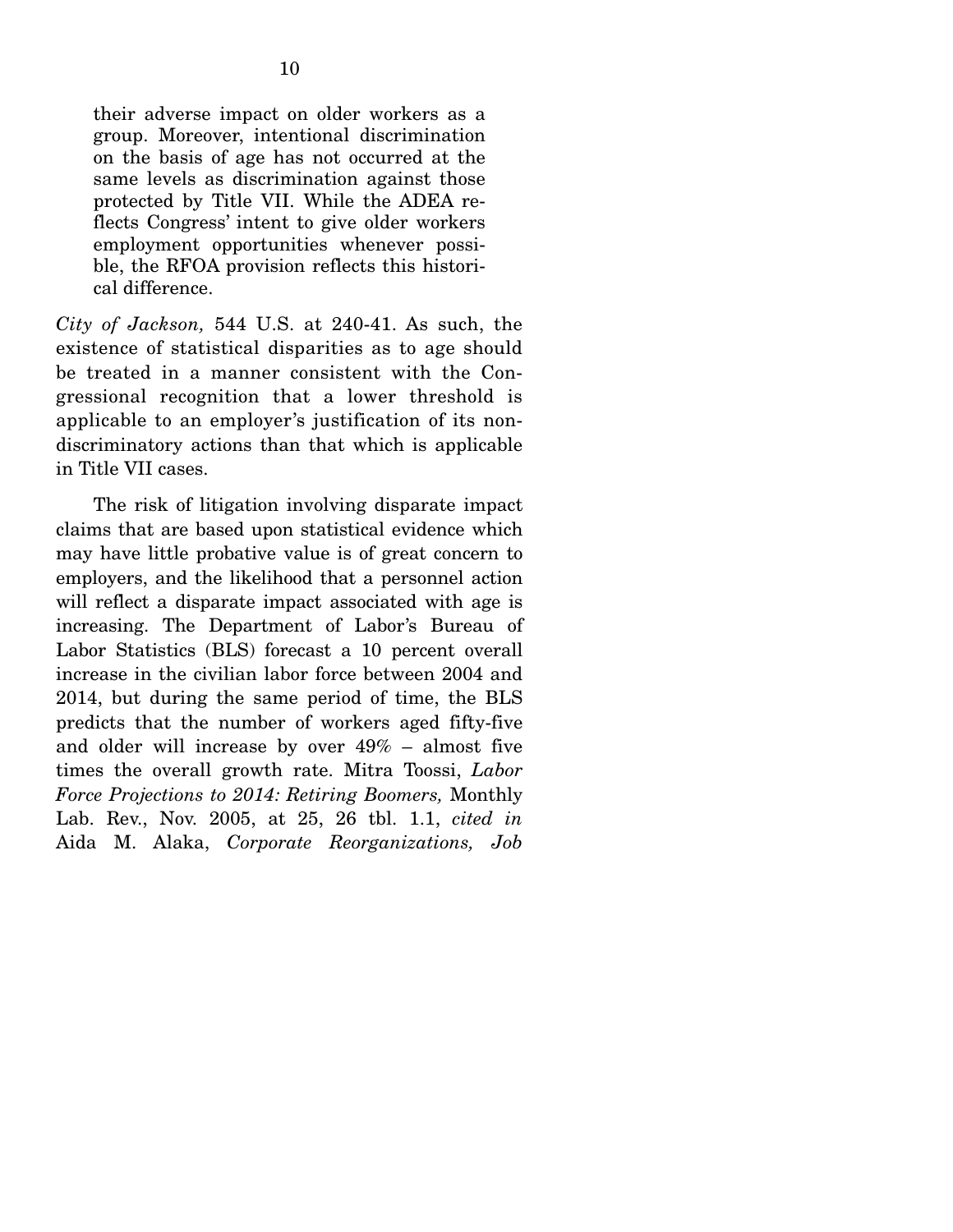*Layoffs and Age Discrimination,* 70 Alb. L. Rev. 143 (2006). Furthermore, BLS estimates that by 2012, workers under the age of forty will comprise only 46.8% of the civilian labor force. Mitra Toossi, *Labor Force Projections to 2012: The Graying of the U.S. Workforce,* Monthly Lab. Rev., Feb. 2004, at 37, 55 tbl. 8., *cited in* Alaka, *supra,* at 143.

 If this Court should accept the Petitioner's suggestion that the burden of proof should be placed upon the defendant employer in such cases, after nothing more than statistical evidence of a disparate impact and identification of the specific practice challenged, then almost certainly it will be the rare case indeed that can be judicially concluded short of trial. In discussing summary judgment motions, one court noted,

The showing by the moving party raising an affirmative defense must be strong indeed: When the movant is seeking summary judgment on the basis of an affirmative defense to which the movant bears the ultimate burden of proof at trial . . . the movant must establish the absence of a genuine issue of material fact as to every element of the affirmative defense. In other words, the movant must establish the affirmative defense as a matter of law such that no reasonable jury could enter a verdict for the nonmovant . . . If the movant satisfies this onerous burden, the burden shifts to the nonmovant to create a genuine issue of material fact as to any element essential to the affirmative defense . . . In cases where the defendant is the moving party, his task does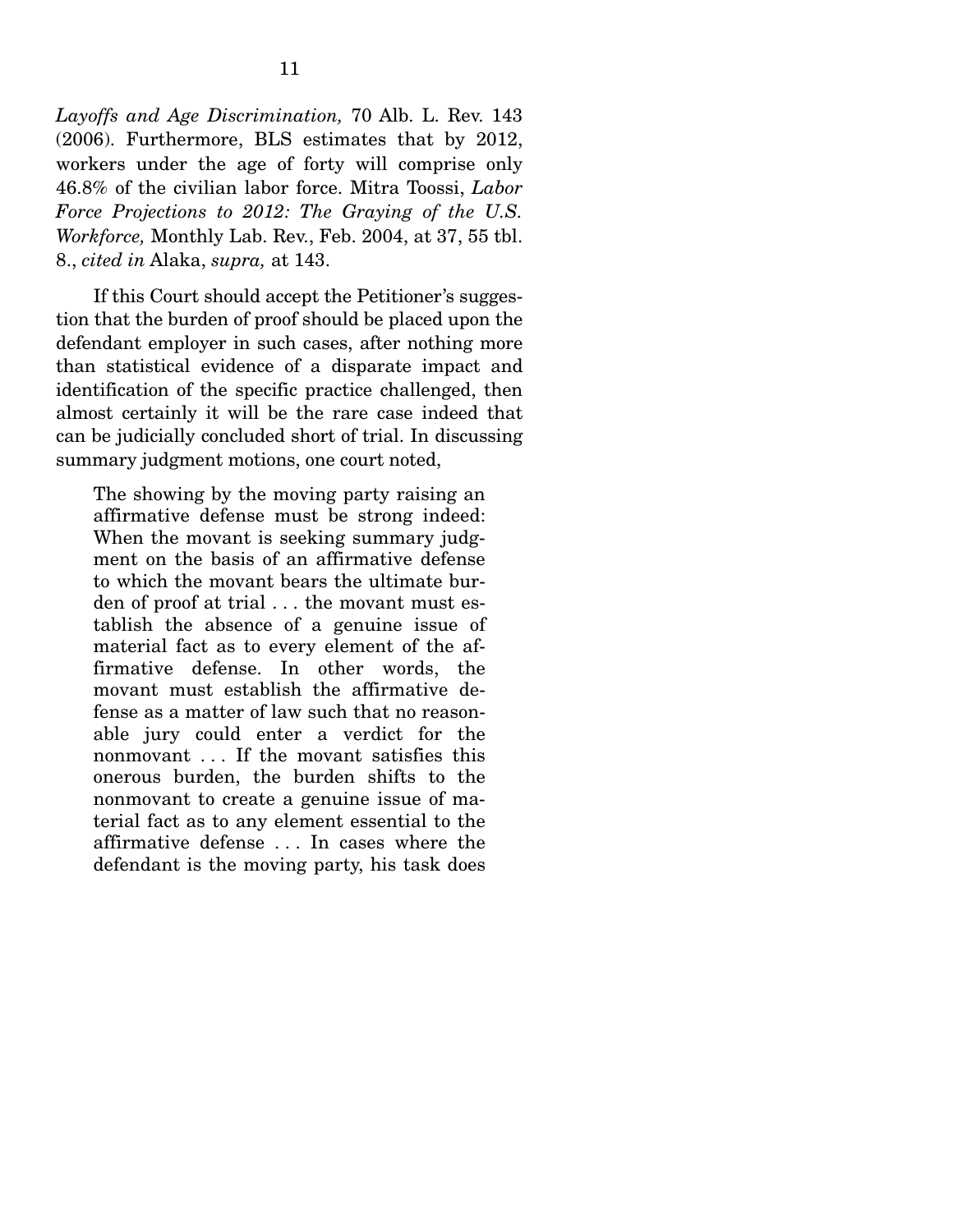not change even if he raises an affirmative defense on which he has the burden of persuasion. He must incontrovertibly prove his affirmative defense, because his goal is to take the case away from the jury. If the plaintiff shows any genuine issue of material fact (as to the affirmative defense or otherwise), the defendant loses the motion.

*Anderson v. Deluxe Homes of Pa., Inc*., 131 F. Supp. 2d 637, 649 (M.D. Pa. 2001). *See also Madden v. Chattanooga City Wide Serv. Dept., No. 1:06-CV-213,*  2007 U.S. Dist. LEXIS 78998, \*14 n.2 (E.D. Tenn. 2007) ("It is difficult for a Court to ever grant summary judgment on an affirmative defense raised by the party carrying the burden of proof.").

 "One of the principal purposes of the summary judgment rule is to isolate and dispose of factually unsupported claims or defenses, and [Rule 56] should be interpreted in a way that allows it to accomplish this purpose." *Celotex Corp. v. Catrett,* 477 U.S. 317, 323 (1986). As another court explained,

 [I]f the movant bears the burden of proof on an issue, either because he is the plaintiff or as a defendant he is asserting an affirmative defense, he must establish beyond peradventure *all* of the essential elements of the claim or defense to warrant judgment in his favor.

 If the movant, however, does not bear the burden of proof, he should be able to obtain summary judgment simply by disproving the existence of any essential element of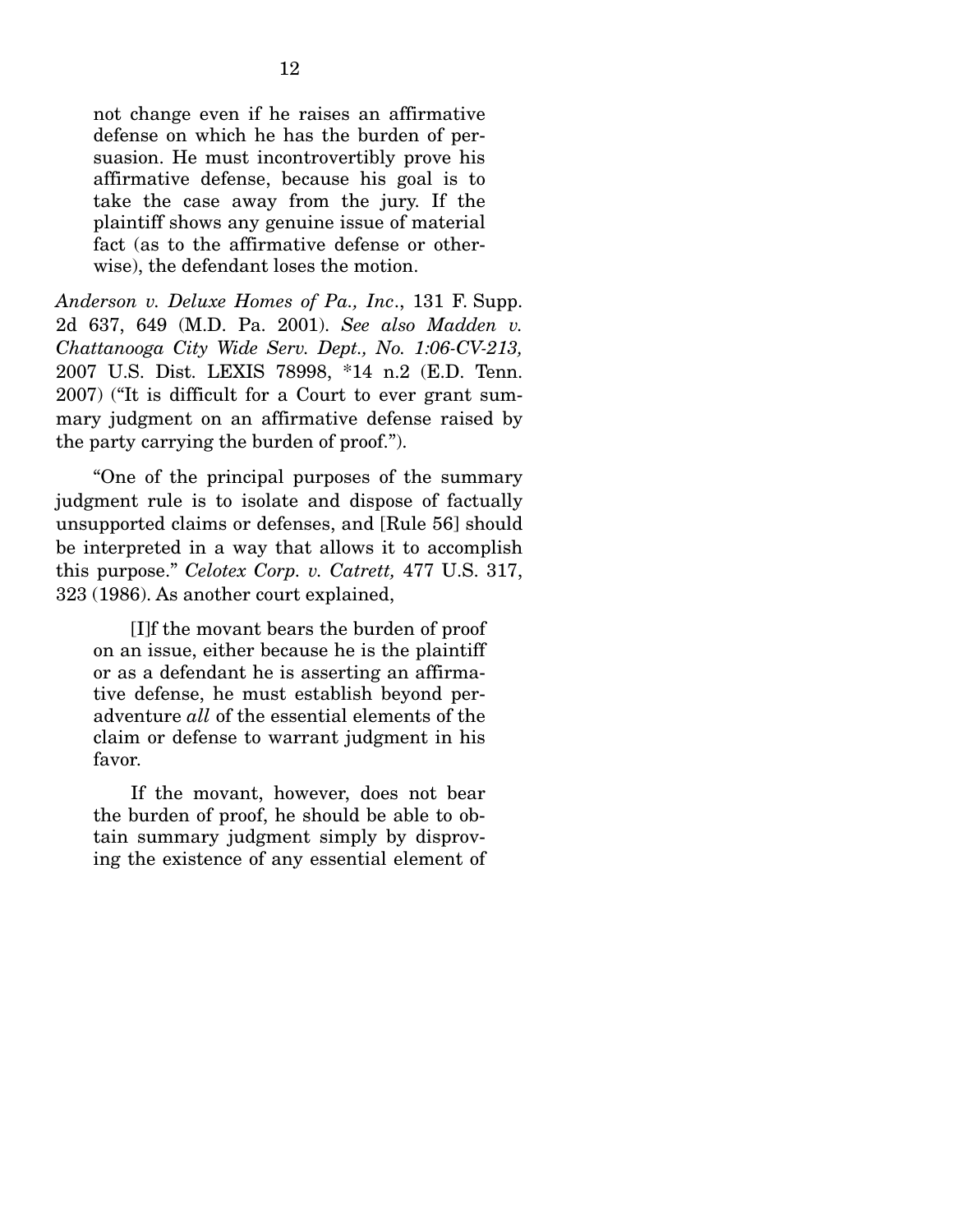the opposing party's claim or affirmative defense. . . . The crucial question for the court is whether there is a "genuine issue" of fact concerning any essential element of the claim on which judgment is being sought. If the moving party can show that there is no evidence whatever to establish one or more essential elements of a claim on which the opposing party has the burden of proof, trial would be a bootless exercise, fated for an inevitable result but at continued expense for the parties, the preemption of a trial date that might have been used for other litigants waiting impatiently in the judicial queue, and a burden on the court and the taxpayers.

*Fontenot v. The Upjohn Co.,* 780 F.2d 1190, 1194-95 (5th Cir. 1986).

 The Committee respectfully urges the affirmance of the judgment below, and adoption of the formulation utilized by the Second Circuit, placing the burden of proof as to the reasonableness of the employer's action upon the plaintiff. If the Court were to adopt the formulations advocated by the Petitioners or the government, the opportunity for a court to dispose of unsupported cases through the use of the summary judgment process would be severely curtailed in ADEA cases burdening the courts with unnecessary trials and burdening the litigants with the unwarranted disruption, expense and uncertainty associated with litigation. In an effort to reduce the risk of litigation, it is likely that the resultant statistical analyses, rather than the reasonable factors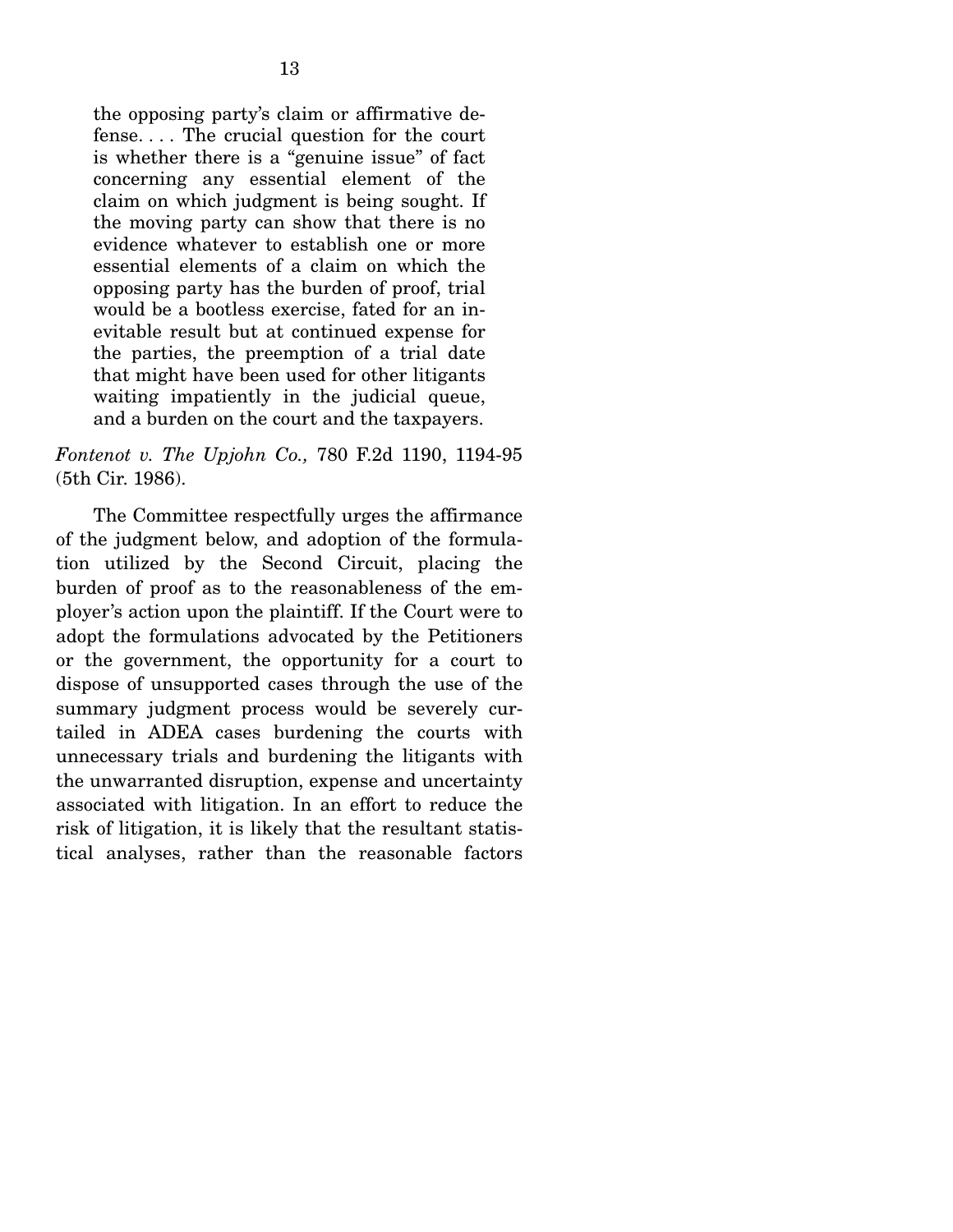other than age, will contribute to age-driven, rather than age-neutral, personnel actions, creating indirect age discrimination from a statute designed to prohibit such conduct.

 Although addressing a case which arose in the context of a "reverse discrimination" claim brought under Title VII (unlike the ADEA case presented here) a member of this Court recognized a comparable opportunity for lamentable, unintended consequences, when he wrote the following:

 This Court's prior interpretations of Title VII, especially the decision in *Griggs v. Duke Power Co.*, 401 U.S. 424 (1971), subject employers to a potential Title VII suit whenever there is a noticeable imbalance in the representation of minorities or women in the employer's work force. Even the employer who is confident of ultimately prevailing in such a suit must contemplate the expense and adverse publicity of a trial, because the extent of the imbalance, and the "job relatedness" of his selection criteria, are questions of fact to be explored through rebuttal and counterrebuttal of a "prima facie case" consisting of no more than the showing that the employer's selection process "selects those from the protected class at a 'significantly' lesser rate than their counterparts." B. Schlei & P. Grossman, *Employment Discrimination Law* 91 (2d ed. 1983). . . . Thus, after today's decision, the *failure* to [take action in response to statistical disparities may be] economic folly, and arguably a breach of duty to shareholders or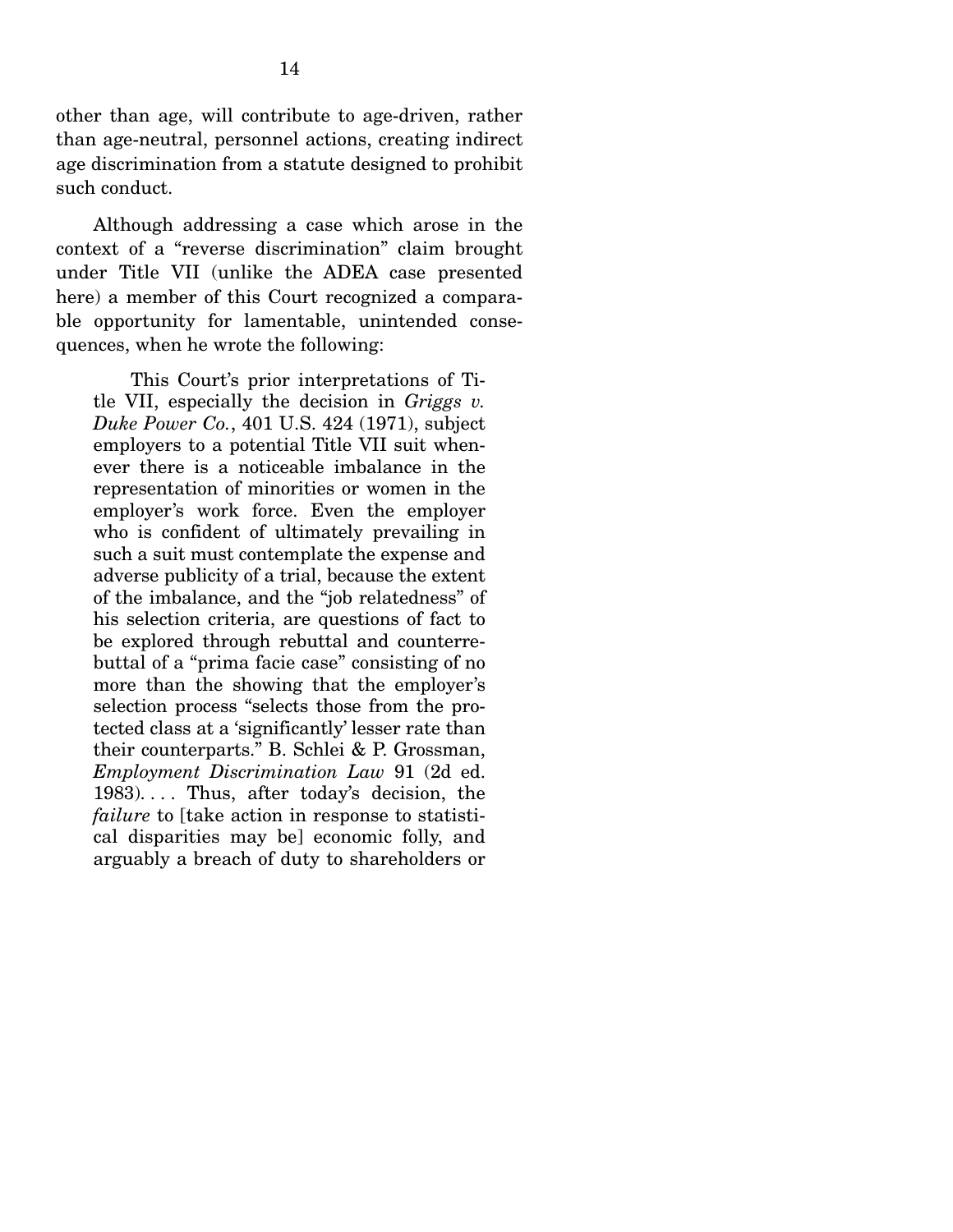taxpayers [because of the cost of litigation.] . . . A statute designed to establish a colorblind and gender-blind workplace has thus been converted into a powerful engine of racism and sexism, not merely *permitting* intentional race- and sex-based discrimination, but often making it, through operation of the legal system, practically compelled.

#### *Johnson v. Transp. Agency, Santa Clara Co.,* 480 U.S. 616, 676-77 (1987) (Scalia, J., dissenting).

 To the extent that scant statistical evidence of a disparate impact associated with age can create the substantial risk of disparate impact discrimination claims based upon age, and particularly litigation which will be exceedingly difficult to dispose of through summary judgment proceedings (as will be the case if the Petitioners' view is adopted), then employers are likely to find themselves facing the same dilemma as that described in Justice Scalia's dissent in *Johnson.* 

 To borrow the language of one commentator, "[S]tatistics inherently are an unhelpful or misleading gauge of a selection process [and] the statistical 'tail' cannot, and should not, wag the 'dog' that is the selection process itself. King, *supra,* at 81. The Committee urges the Court to affirm the judgment below, and adopt the view expressed by the Second Circuit, when it concluded that "The best reading of the text of the ADEA – in light of *City of Jackson* and *Wards Cove* – is that the plaintiff bears the burden of persuading the factfinder that the employer's justification is unreasonable."